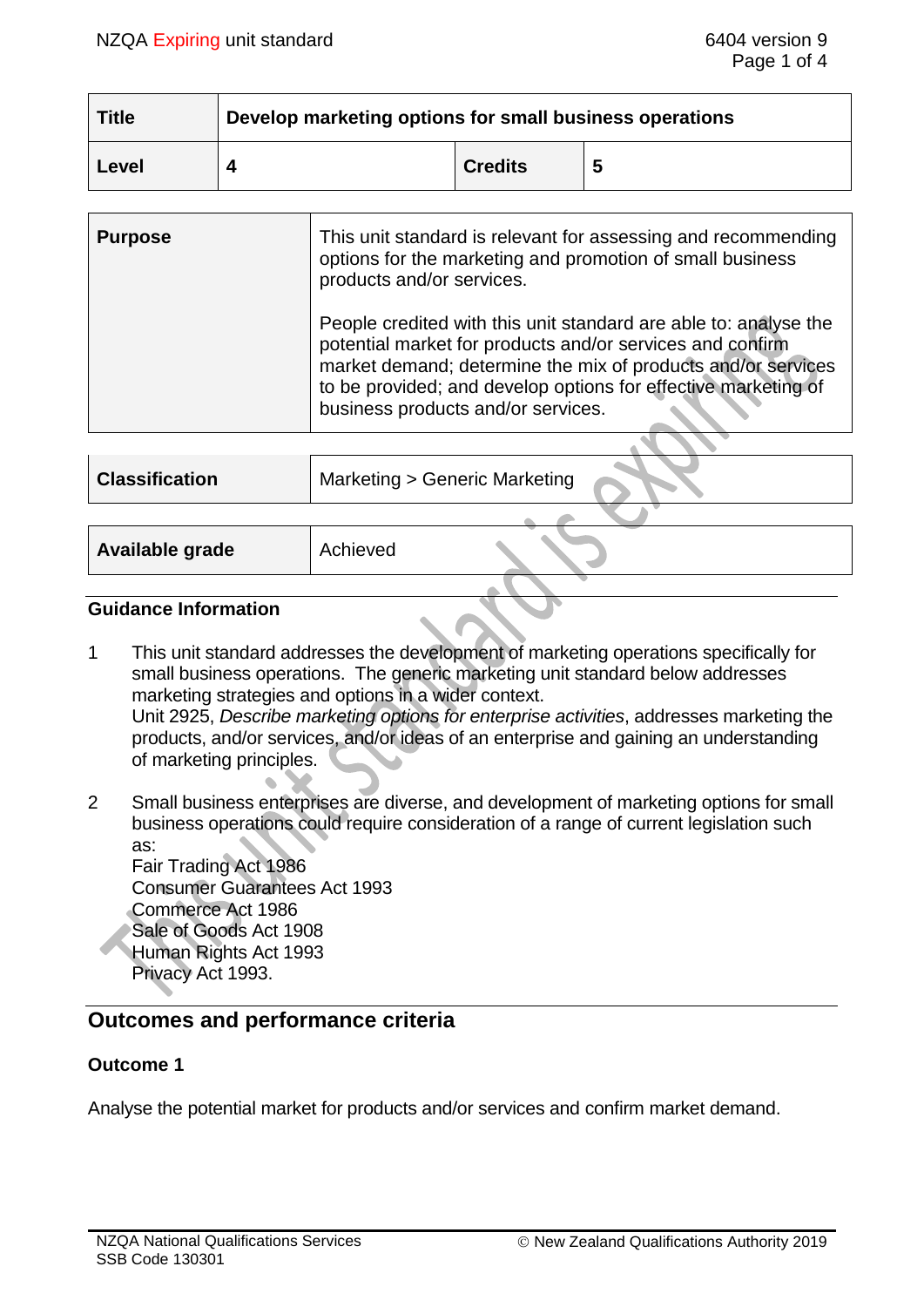#### **Performance criteria**

1.1 Sources of market information relevant to the small business operation are identified.

> Range sources may include but are not limited to – potential customers and suppliers, competitors, complementary business operations, publications, market research providers, industry organisations, government agencies and departments.

1.2 Marketing research methods are identified, and methods relevant to the small business operation are selected.

1.3 External environmental factors are analysed in terms of their impact upon marketing activities.

> Range factors may include but are not limited to – social, demographic, cultural, ethnic, natural, economic, political, legal, ethical, regulatory, technical, competitive.

- 1.4 Market information is reviewed and evaluated, and the results are used to estimate the potential market for products and/or services.
- 1.5 Opportunities are assessed for the incorporation of ethnic factors and resources in marketing activities, and consideration is given to acceptance, attraction, and permission to use.
	- Range ethnic factors and resources may include but are not limited to  $$ traditional and contemporary values, colour, symbols, trademarks, names, design, labelling, packaging materials.
- 1.6 Market information is used to develop and differentiate customer profiles for products and/or services, and to establish customer needs and wants in relation to products and/or services.
- 1.7 Benefits offered to satisfy customer needs and wants are defined, and are assessed in terms of the extent to which they meet customer requirements.
- 1.8 Perceived competitive advantage for proposed products and/or services is confirmed in relation to market data gathered.
- 1.9 Extent of current and potential market demand for proposed range of products and/or services is confirmed in relation to market data gathered.

#### **Outcome 2**

Determine the mix of products and/or services to be provided.

Range interviews, surveys, questionnaires, product and/or service demonstrations.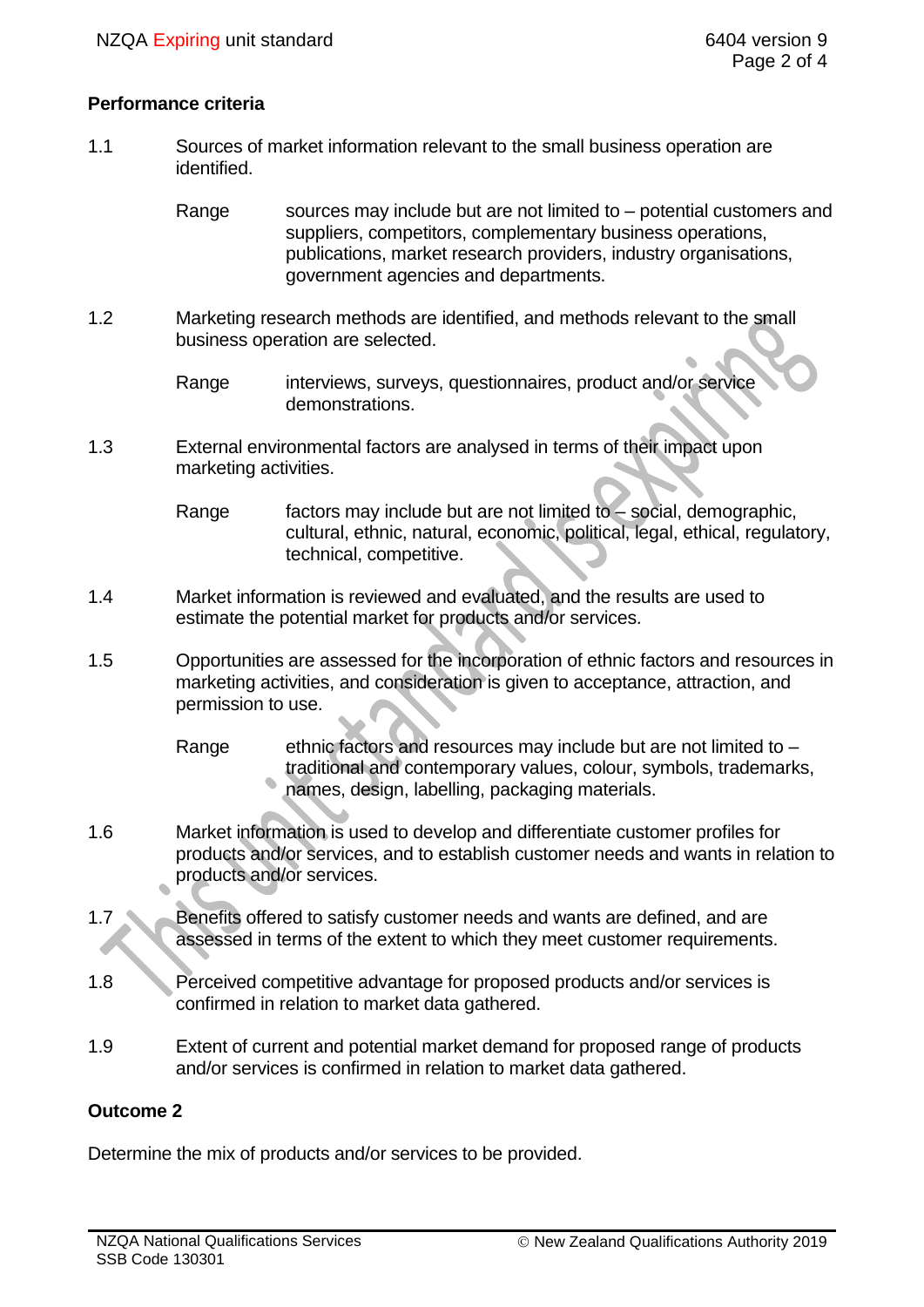### **Performance criteria**

- 2.1 Market information is analysed to determine the mix of products and/or services to be provided and marketed in terms of product lines, product mix, product breadth, product depth, and service level(s).
- 2.2 Market information is used to tailor products and/or services to meet customer needs and expectations.
- 2.3 Market information is used to establish product and/or service prices and to assess preferences for location and/or distribution of products and/or services.
- 2.4 Capacity of the business to resource the inventory, and produce and distribute the mix of products and/or services at established prices, is assessed and confirmed in terms of maintaining viability.

#### **Outcome 3**

Develop options for effective marketing of business products and/or services.

#### **Performance criteria**

- 3.1 The potential market for products and/or services is confirmed, and realistic marketing objectives are established in relation to market niche, market share, sales volume, and profit.
- 3.2 Market segments are developed from customer research, and target customer profile is established in relation to segments.
- 3.3 Competitive strategies appropriate to the small business venture are developed in relation to assessing competition, monitoring the competitive environment, and supporting a market position.

Range strategies – market follower, market challenger, market leader.

- 3.4 Market information is used to develop business image, and to determine effective sales promotion methods for target customers, and promotional activity is specified and costed.
	- Range promotional activities may include but are not limited to displays, signage, price-offs, premiums, sampling, contests, shopper promotions, community promotions, cooperative promotions, participation in manufacturer or distributor promotions, joint editorial and publicity promotions.
- 3.5 Components of the marketing mix are balanced to meet customer needs and marketing objectives.
	- Range marketing mix concept, product, price, promotion, location and/or distribution.